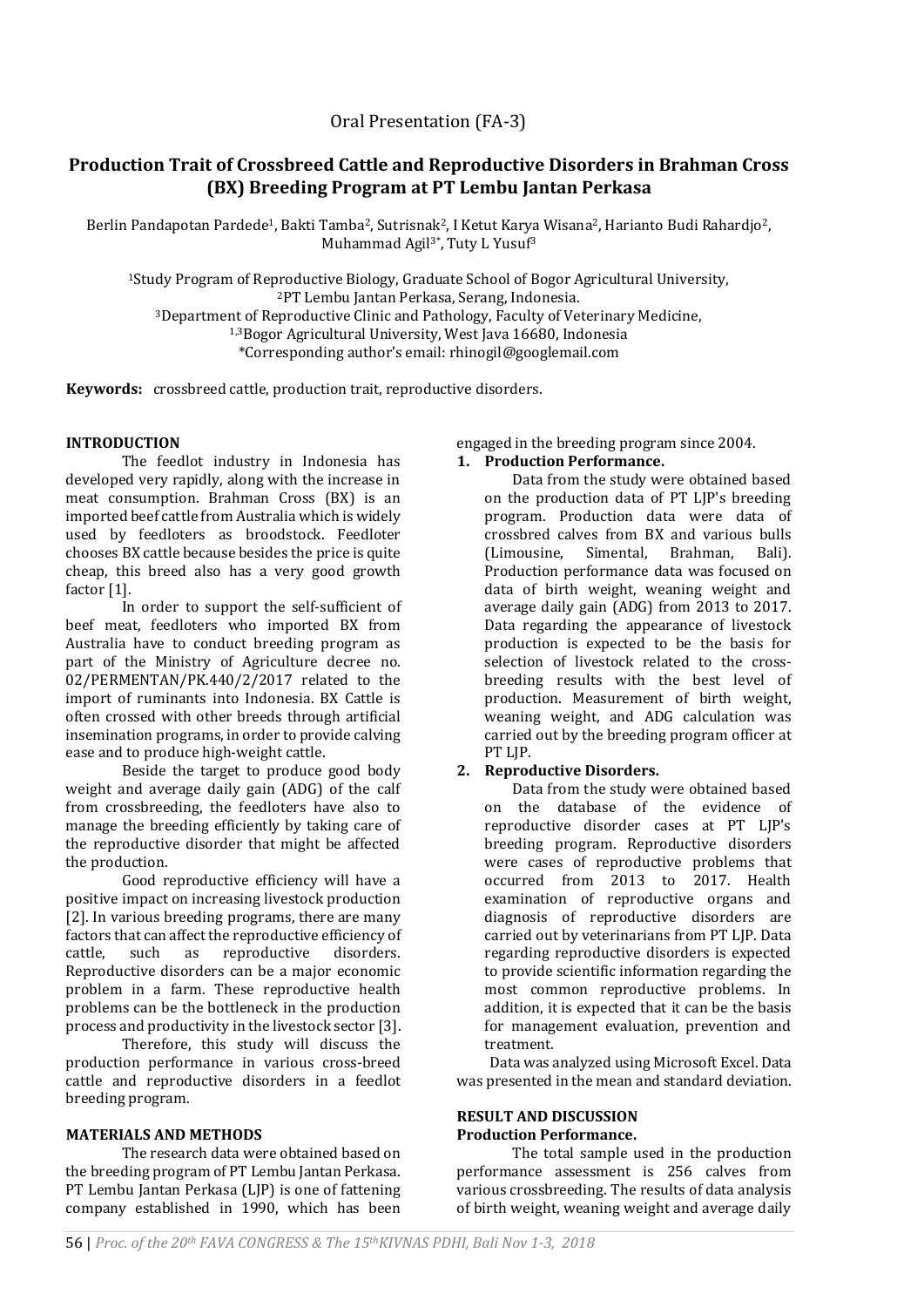gain of calves in various breeds are presented in Table-1.

The average of calf birth weight shows varied results. The birth weight of cross-bred calves between Brahman Cross and Limousine has the highest birth weight  $(24,76 \pm 2,62 \text{ kg})$ , followed by Brahman (24,74 ± 2,54 kg), Simental (24,73 ± 2,65 kg), and Bali  $(24,53 \pm 2,94 \text{ kg})$ . Abdullah (2011), reported that the cause of differences in birth weight is genetic from the bulls and cows, age and size of the cow's body condition when conception, quality and maturity of the egg when fertilized, the number of calves, nutrition from the cows during pregnancy, the presence of disease infection, and the stress level [4].

Table-1. The average of calf birth weight, weaning weight, and daily gain in various crossbreed cattle.

| u ussui ccu cattic. |                                        |                                   |                                |  |
|---------------------|----------------------------------------|-----------------------------------|--------------------------------|--|
| Breed               | Calf<br><b>Birth</b><br>Weight<br>(kg) | Calf<br>Weaning<br>Weight<br>(kg) | ADG<br>(Average Daily<br>Gain) |  |
| BX x                | $24.76 \pm$                            | 73,81 $\pm$                       | $0,523 \pm 0,10$               |  |
| Limousine           | 2.62                                   | 8.93                              |                                |  |
| RX <sub>x</sub>     | $24,73 \pm$                            | 73,66 $\pm$                       | $0,521 \pm 0.09$               |  |
| Simental            | 2.65                                   | 8.91                              |                                |  |
| RX <sub>x</sub>     | $24,74 \pm$                            | $73,22 \pm$                       | $0,520 \pm 0.09$               |  |
| <b>Brahman</b>      | 2.54                                   | 8.17                              |                                |  |
| BX x Bali           | $24,53 \pm$<br>2,94                    | $73,32 \pm$<br>7,15               | $0,546 \pm 0.08$               |  |

The average age of weaning in the PT LJP breeding program is  $\pm$  3 months. The weaning weight of cross-bred calves between Brahman Cross and Limousine has the highest weaning weight (73,81  $\pm$  8,93), followed by Simental (73,66)  $\pm$  8,91), Brahman (73,22  $\pm$  8,17), and Bali (73,32  $\pm$ 7,15). Lu, (2002) reported that weaning weights varied depending on genetic influences, weaning age, health and maintenance management, especially the aspects of feeding which greatly influenced the ability of the cows to produce milk during the period of pre-wean growth [5].

The weaning weight of cross-bred calves between Brahman Cross and Bali has the highest daily gain (0,546  $\pm$  0,08). This is in line with what was reported by Purwantara *et al*. (2012), that Bali cattle have a fast growth rate compared to other breeds [6].

## **Reproductive Disorders.**

Health examination of reproductive organs is very important in livestock breeding programs, both at the time before artificial insemination and also in cases where pregnancy does not occur after artificial insemination [8]. The total population of productive cows used as the study sample was 1176 cows. Cows affected by reproductive disorders are 246 cows (Table-2). Table-2. The relative frequency of various

reproductive disorders in Feedlot Company.

| Number of<br>Cows<br>Affected | Number of<br>non-Affected<br>Cows | Total<br>Number of<br>Cows<br>Examined |
|-------------------------------|-----------------------------------|----------------------------------------|
| 246                           | 930                               | 1176                                   |
| 20.91%                        |                                   | 100%                                   |

Reproductive disorders in beef cattle can generally be caused by several things including reproductive tract anatomic abnormalities, functional disorders, management errors and disease infections [8]. Reproductive disorders that occur in PT LJP are ovarian hypofunction, abortion, ovarian cyst, early embryonic death, fetal mummification, endometritis, bovine stillbirth, and others (dystocia, bovine macerated fetus, mastitis, pyometra, prolapse) (Figure-1). The most common reproductive disorders are ovarian hypofunction (36%), abortion (28%), and ovarian cyst  $(10\%)$ . The rarest reproductive disorders are categorized in other disorders (5%). In this category, reproductive disorders occurred in no more than 5 cases in the five-year period.

Reproductive Disorders (n=246)



Fetal Mummification Fudemetritis Rovine Stillbirth  $n$ \*Others: Dystocia, Bovine Macerated Fetus, Mastitis, Pyometra, Prolanse

Figure-1. The relative frequency of various reproductive disorders in Feedlot Company.

Further examination regarding the causes of reproductive disorders is very important for this reproductive health problem prevention program. Providing antibiotics and planning a routine vaccination program is highly recommended for reproductive disorders caused by infectious agents such as endometritis, early embryonic death, etc. Abortion in PT LJP caused by management error such as trauma. There were no infectious agents found that could cause abortion at PT LJP. Abortion is generally caused by management errors such as physical trauma. Reproductive disorders caused by management errors such as ovarian hypofunction, ovarian cyst, etc., improved management especially nutrition is highly recommended [9].